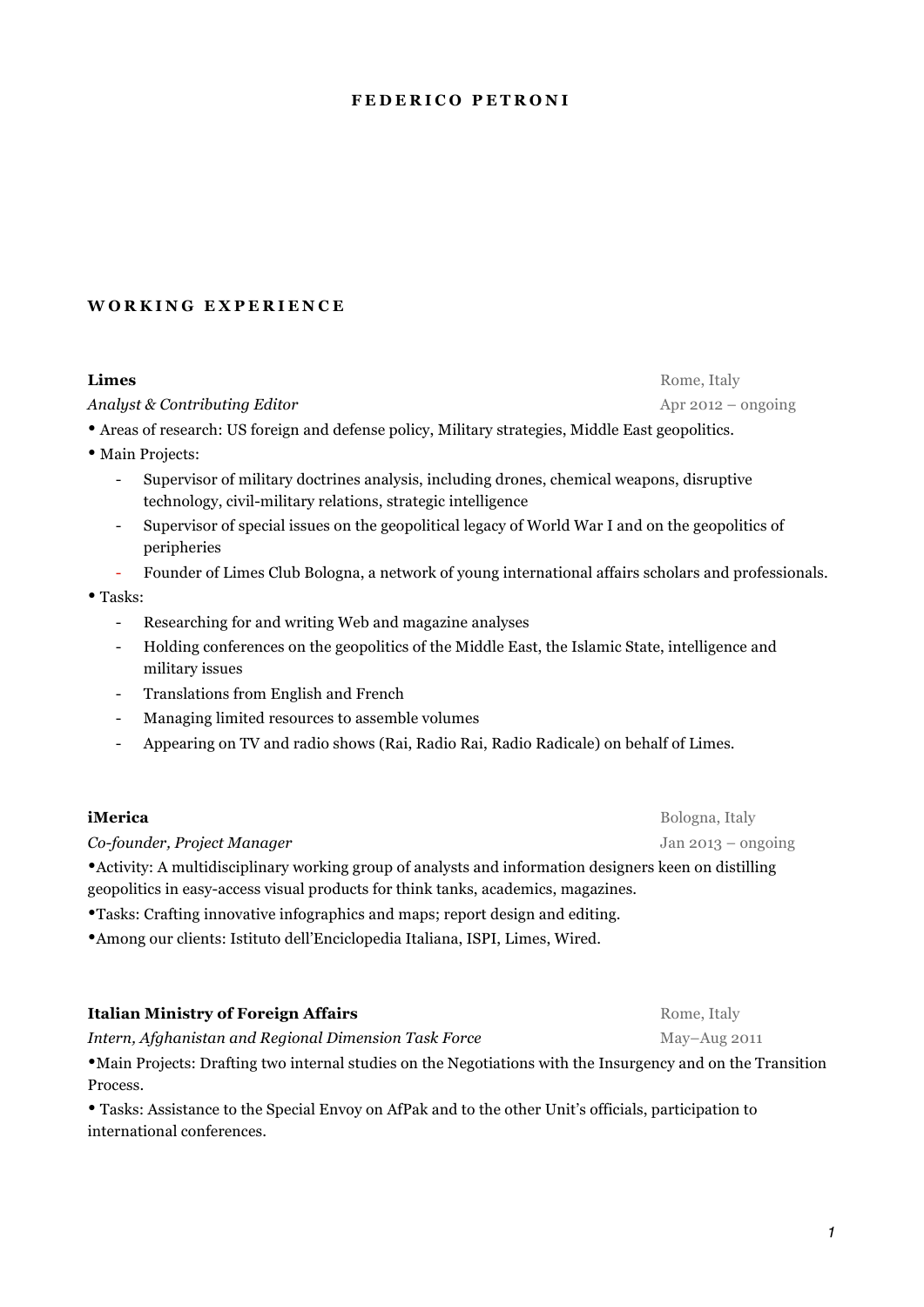#### **FEDERICO PETRONI**

## **PUBLICATIONS & RESEARCH**

- "Lo U.S. Army alla sfida delle giungle urbane", *Limes*, n. 4/2016, "Indagine sulle periferie".
- "Atlante geopolitico dell'Europa di mezzo", *Limes*, n. 2/2016, "La terza guerra mondiale?".
- "Guerre di successione ottomana", *Limes*, n. 9/2015, "Le guerre islamiche".
- "La guerra delle dottrine militari", *Limes*, n. 4/2015, "U.S. Confidential".
- "I il Pentagono e la terza *offset strategy*", *Limes*, n. 1/2015, "Dopo Parigi, che guerra fa".
- "Alla radice delle ossessioni saudite", *Limes*, n. 9/2014, "Le maschere del califfo".
- "La partita del Xinjiang fra terrorismo uiguro e nuove vie della seta", *Limes*, n. 8/2014, "Cina, Russia e Germania unite da Obama" (co-author)
- "Da spia a cecchino: le metamorfosi della Cia", *Limes*, n. 7/2014, "A che servono i servizi".
- "I cannoni d'agosto sparano ancora", *Limes*, n. 5/2014, "2014-1914, l'eredità dei grandi imperi".
- *La Russia di Sochi 2014*, iMerica, Cronache Internazionali, Limes Club Bologna, 2014 (editor).
- "Apocalypse Drone", *Limes*, n. 11/2013, "Che mondo fa".
- "Obama 2.0: Gli Stati Uniti oltre lo smart power", in *Nomos & Khaos: Rapporto Nomisma 2012-2013 sulle prospettive economico-strategiche*, Nomisma, 2013.

• *La guerra dei droni. La nuova arma nella guerra al terrore: pratica degli Usa ed esempio italiano*, iMerica, 2013 (eBook).

- *"*Parole come armi (chimiche)", *Limes*, n. 2/2013, "Guerra mondiale in Siria".
- "L'America, i Fratelli e il dilemma di Filippo II", *Limes*, n. 5/2012, "Fronte del Sahara".
- "Piccolo atlante storico della Francia in Africa", *Limes*, n. 3/2012, "La Francia senza Europa".

• *"*Petraeus, il generale narratore e i media compiacenti", *i Quaderni Speciali di Limes*, n. 1/2012 "Media come armi".

## **EDUCATION**

| LUISS Guido Carli                                                                                     | Rome, Italy         |
|-------------------------------------------------------------------------------------------------------|---------------------|
| Master in Government Science                                                                          | Oct 2009 – Mar 2012 |
| • Vote: 110/110 cum laude                                                                             |                     |
| • Thesis: General David H. Petraeus' strategic communication during the war in Afghanistan, Professor |                     |
| Lucio Caracciolo, Strategic Studies.                                                                  |                     |

• **Study abroad**: Three-months scholarship, Washington, D.C., *Autumn 2011*

## **Università di Bologna, Faculty of Political Science** Bologna, Italy

# *Degree in International Studies* Oct 2006 – Oct 2009

• Vote: **110/110 cum laude**

• Thesis: Money Laundering and Financing of Terrorism in Southern Africa, Professor Anna Maria Gentili, History of Sub-Saharian Africa.